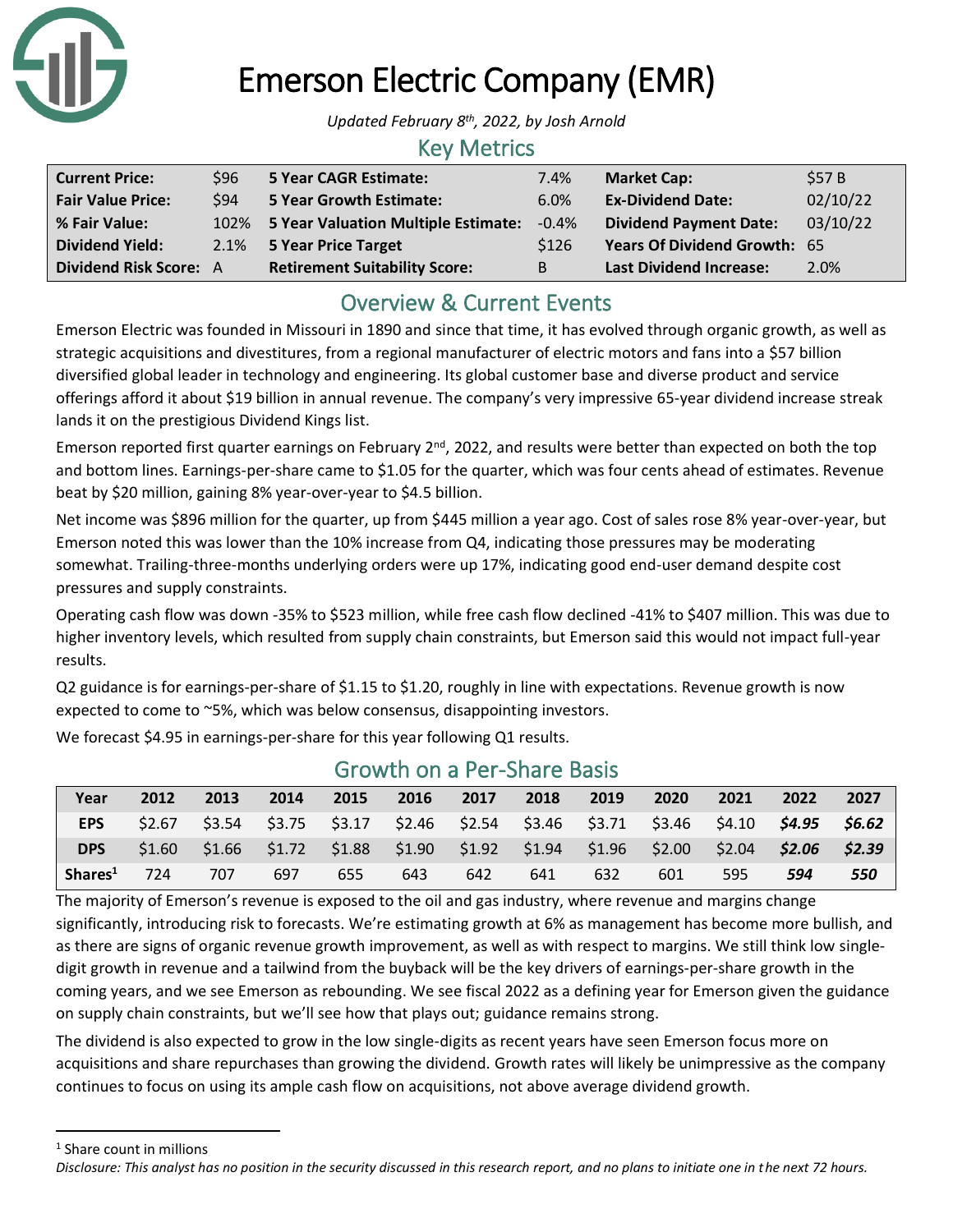

# Emerson Electric Company (EMR)

#### Valuation Analysis

| Year                                                                  |  | 2012 2013 2014 | 2015 2016 2017 2018 2019 |  | $\sqrt{2020}$ | 2021 | <b>Now</b> | 2027 |
|-----------------------------------------------------------------------|--|----------------|--------------------------|--|---------------|------|------------|------|
| Avg. P/E 18.3 15.8 17.6 18.0 20.6 22.9 20.5 17.7 18.8 18.2 19.4 19.0  |  |                |                          |  |               |      |            |      |
| Avg. Yld. 3.3% 3.0% 2.6% 3.3% 3.8% 3.3% 2.7% 3.0% 3.1% 2.3% 2.1% 1.9% |  |                |                          |  |               |      |            |      |

Emerson's price-to-earnings ratio is unchanged since our last update, at 19.4 times earnings, which is nearly in line with our estimate of fair value at 19. We are therefore forecasting essentially no impact from the valuation in the coming years on total returns. We see the yield as declining slightly over time, primarily from small dividend increases. If free cash flow weakens, growth rates in the dividend could moderate.

# Safety, Quality, Competitive Advantage, & Recession Resiliency

| Year          |     | 2012 2013 2014 2015 2016 2017 2018 2019 2020 2021 2022 2027 |  |  |  |                        |  |
|---------------|-----|-------------------------------------------------------------|--|--|--|------------------------|--|
| <b>Payout</b> | 60% | 46% 61% 60% 77% 75% 58% 53%                                 |  |  |  | 58% 50% <b>42% 36%</b> |  |

Emerson's payout ratio is just under half of earnings, and we believe it will continue to drift lower over time as Emerson focuses on acquisitions instead of boosting the payout by large amounts. The dividend is very safe as it is well covered by free cash flow, and the yield is decent, so it is a suitable dividend stock. We also note that Emerson likes to buy back its stock, which puts a natural cap on how much the company is willing to use for dividend payments.

Emerson's competitive advantage is in its many decades of experience in building customer relationships and engineering excellence. It has a global customer base that is seeing strong economic growth and that underlying sales tailwind should power results going forward. It is very susceptible to recessions given its oil and gas exposure, however, so any signs of economic weakness should put investors on alert, as we saw in 2020.

# Final Thoughts & Recommendation

With recent price action, Emerson appears fairly valued. Our growth forecast, combined with shares at 102% of our estimate of fair value, and a higher dividend yield, means we are forecasting 7.4% total annual returns in the coming years. We are reiterating Emerson at a hold rating given the vast improvement in the valuation. We note there's significant margin uncertainty for this year, but management seems confident at the moment that it's transitory.



# Total Return Breakdown by Year

**[Click here to rate and review this research report. Your feedback is important to us.](https://suredividend.typeform.com/to/e7Q96E)**

*Disclosure: This analyst has no position in the security discussed in this research report, and no plans to initiate one in the next 72 hours.*

*Updated February 8 th, 2022, by Josh Arnold*